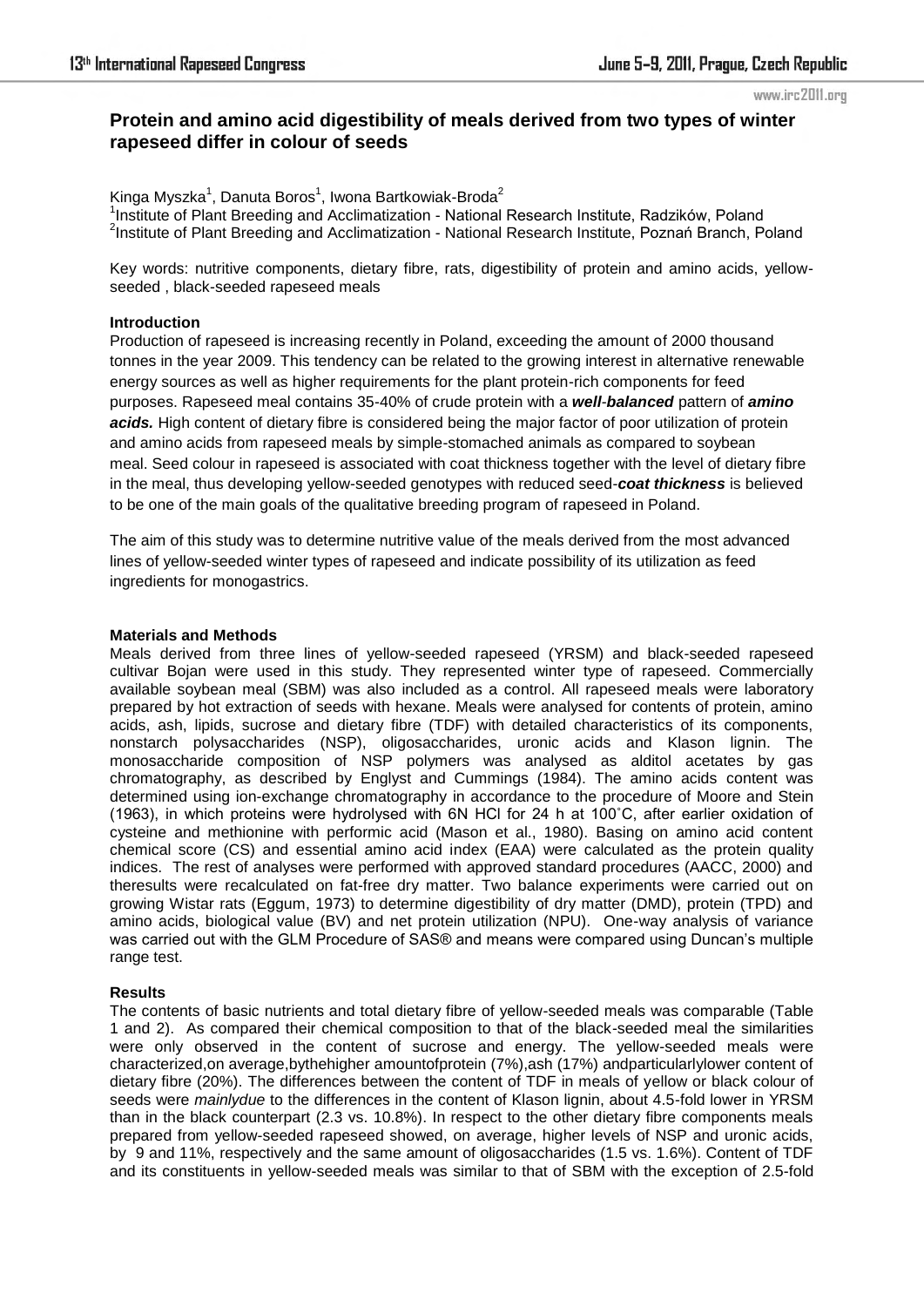lower amount of oligosaccharides (1.5 vs. 3.6%), and 1.5-fold higher amount of uronic acids (6 vs. 4%), (Table 2).

| Line                              | Lipid<br>residues | Gross<br>[kcal/kg] | energy | Protein | Ash | Sucrose |
|-----------------------------------|-------------------|--------------------|--------|---------|-----|---------|
| YRSM <sub>1</sub>                 | 3.7               | 4233               |        | 47.7    | 8.3 | 9.4     |
| YRSM <sub>2</sub>                 | 4.3               | 4141               |        | 47.9    | 9.0 | 10.2    |
| YRSM <sub>3</sub>                 | 4.3               | 4091               |        | 44.8    | 8.7 | 10.2    |
| Bojan                             | 7.6               | 4160               |        | 43.5    | 7.4 | 9.6     |
| <b>SBM</b>                        | 4.4               | 4358               |        | 54.3    | 7.7 | 7.2     |
| <b>Average for</b><br><b>YRSM</b> | 4.1               | 4155               |        | 46.8    | 8.7 | 10.0    |

*Table 1. Comparison of chemical composition of rapeseed and soybean meals [% fat-free DM]*

*Table 2. Comparison of content and composition of dietary fibre in rapeseed and soybean meals[% fat-free DM]*

| Line                              | <b>NSP</b> | Oligo-<br>saccharides | Uronic<br>acids | Klason<br>lignin | Dietary fibre |
|-----------------------------------|------------|-----------------------|-----------------|------------------|---------------|
| <b>YRSM1</b>                      | 16.8       | 1.7                   | 5.7             | 3.0              | 27.2          |
| <b>YRSM2</b>                      | 16.4       | 0.8                   | 6.0             | 2.3              | 25.5          |
| YRSM <sub>3</sub>                 | 16.4       | 2.0                   | 6.2             | 1.5              | 26.1          |
| Bojan                             | 15.2       | 1.6                   | 5.4             | 10.8             | 33.0          |
| <b>SBM</b>                        | 16.4       | 3.6                   | 4.0             | 1.7              | 25.7          |
| <b>Average for</b><br><b>YRSM</b> | 16.5       | 1.5                   | 6.0             | 2.3              | 26.2          |

However, as compared to soybean, all rapeseed meals had lower content of protein, by 15%, but of much better quality, indicated mostly by 66% higher content of sulphur amino acids,cysteine and methionineand more than 40% higher indicator of limiting amino acid, CS. (Table 3).There were no differences found between yellow-seeded rapeseed meals in the content of essential amino acids (EAA), index EAA and CS. The aromatic amino acids, i.e. phenylalanine and tyrosine are the first limiting amino acids in all types of rapeseed meals.

 The results for true digestibility of protein showed no significant differences (P>0.05) between meals prepared from rapeseeds of various colours of seeds. Well balanced amino acid composition of protein resulted in high biological value and net utilization of protein in meals derived from yellowseeded rapeseeds, significantly higher as compared to that of black counterpart (97.1 and 77.3% vs. 92.9 and 75.1%, respectively) despite of similar amino acid profile. The differences were more evident in absorption and net utilisation of protein between YRSM and SBM(on average, 97.1 and 77.3% vs. 79.2 and 69.6%, respectively), despite significantly higher digestibility of soybean protein (87.9%), (Table 4).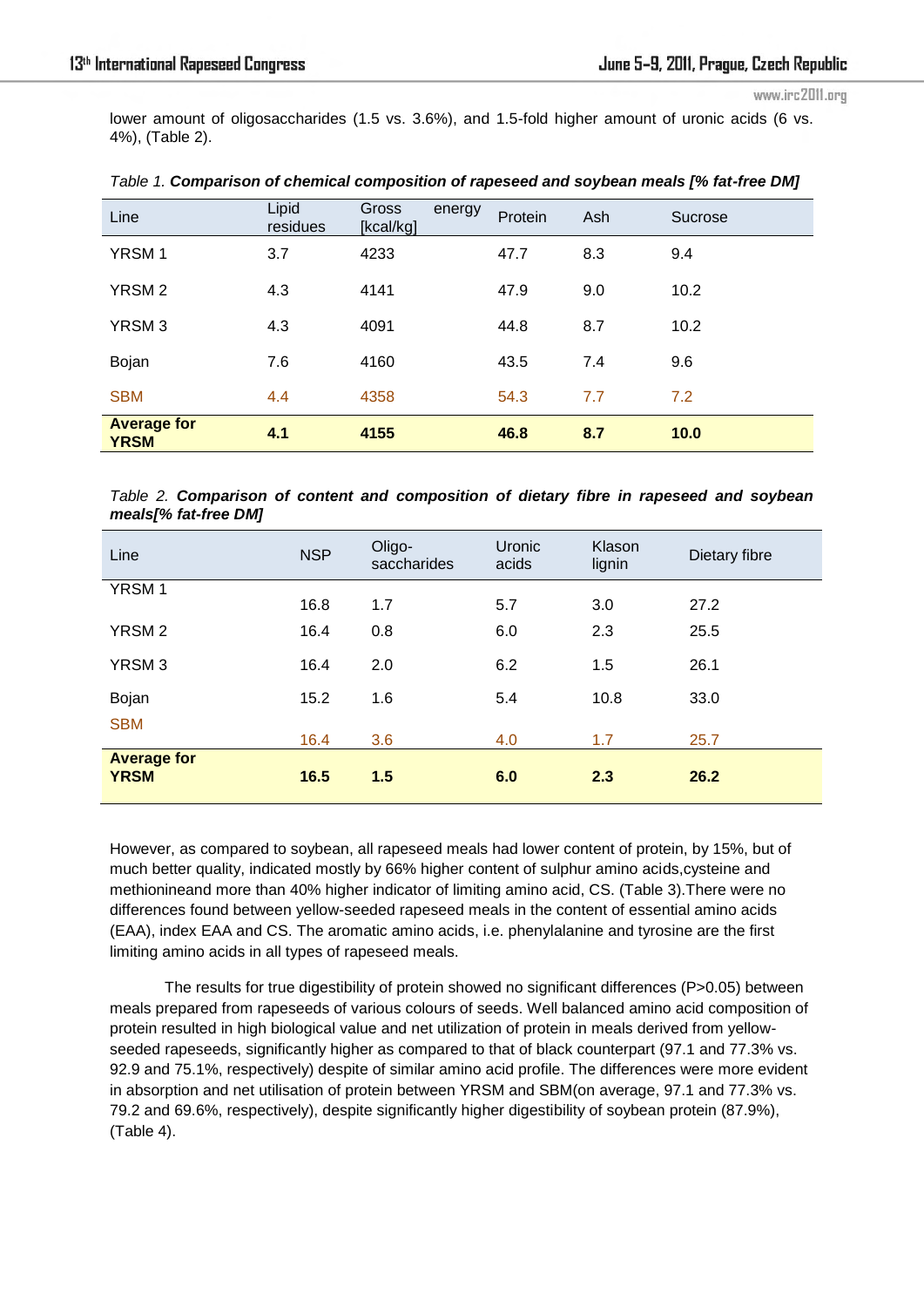| Amino acid  | <b>YRSM1</b> | YRSM <sub>2</sub> | YRSM <sub>3</sub> | Bojan   | <b>SBM</b> |
|-------------|--------------|-------------------|-------------------|---------|------------|
| Sum EAA     | 36.0         | 36.3              | 36.4              | 36.2    | 35.2       |
| Index EAA   | 80.8         | 81.2              | 81.2              | 81.1    | 76.0       |
| Met +Cys    | 4.4          | 4.3               | 4.4               | 4.1     | 2.6        |
| <b>CS</b>   | 64.4         | 67.1              | 66.2              | 66.9    | 45.9       |
| Limiting AA | Phe+Tyr      | Phe+Tyr           | Phe+Tyr           | Phe+Tyr | Met+Cys    |

*Table 3.Comparison of protein quality indices of rapeseed and soybean meals [g/100g AA]*

*Table 4. Digestibility of dry matter (DMD) and protein (TDP), its availability (BV) and net utilization (NPU) in rats fed diets containing yellow or black rapeseed or soybean meals [%]*

| Line                              | <b>DMD</b>        | <b>TPD</b>         | <b>BV</b>          | <b>NPU</b>         |
|-----------------------------------|-------------------|--------------------|--------------------|--------------------|
| <b>YRSM1</b>                      | $91.0^{b}$        | $82.2^{\circ}$     | 96.8 <sup>b</sup>  | $79.5^{b}$         |
| <b>YRSM2</b>                      | 89.6 <sup>c</sup> | 79.7 <sup>d</sup>  | 97.4 <sup>ab</sup> | 77.6 <sup>bc</sup> |
| YRSM <sub>3</sub>                 | $90.1^{bc}$       | 81.6 <sup>cd</sup> | 97.0 <sup>ab</sup> | $79.1^{b}$         |
| Bojan                             | 89.1 <sup>c</sup> | 80.8 <sup>cd</sup> | 92.9 <sup>c</sup>  | $75.1^\circ$       |
| <b>SBM</b>                        | 93.9 <sup>a</sup> | 87.9 <sup>b</sup>  | 79.2 <sup>d</sup>  | 69.6 <sup>d</sup>  |
| Casein                            | $94.5^a$          | $92.0^a$           | $100.0^a$          | $92.0^a$           |
| <b>SEM</b>                        | 0.658             | 0.842              | 1.149              | 1.189              |
| <b>Average for</b><br><b>YRSM</b> | 90.2              | 81.2               | 97.1               | 77.3               |

The apparent digestibility of particular amino acids differed significantly (P<0.05) among different meals(Table 5). On average digestibility of all amino acids was higher in SBM than in rapeseed meals. Threonine, isoleucine and valine were digested in the lowest degree among essential amino acids from YRSM, while among nonessential amino acids it was alanine and asparagine. The average digestibility of essential and nonessential amino acids was similar among rapeseed meals tested.